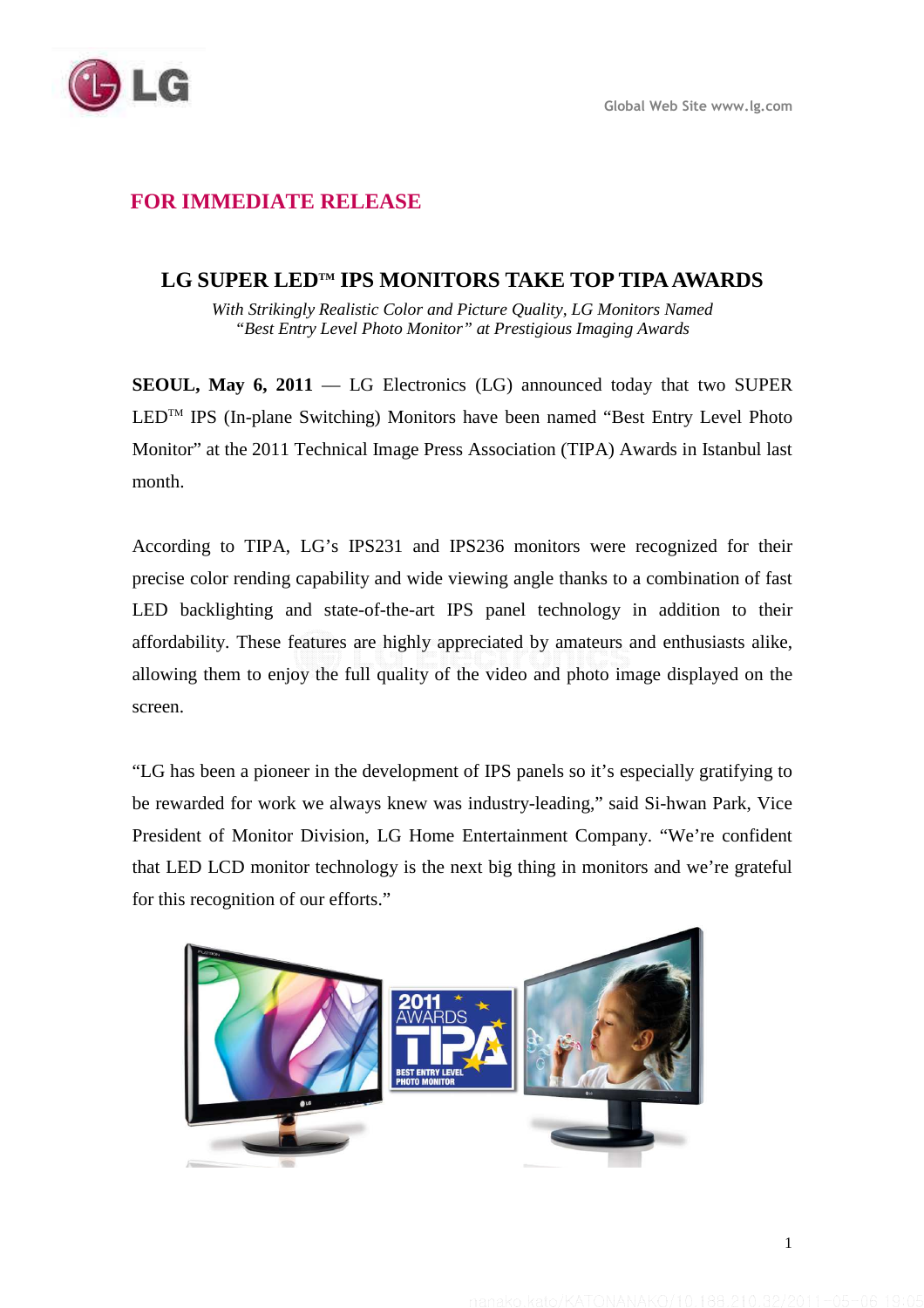

TIPA (www.tipa.com) consists of 29 member magazines from 13 countries around the world, making it one of the largest and most influential photographic and imaging press associations globally. Every year, the TIPA editors vote and awards for the 40 best products introduced to the market during the previous 12 months, taking into account innovation, cutting-edge technology, design, ease-of-use and the price to performance ratio of the products.

The IPS231 and IPS236 monitors deliver advanced picture quality without any color shift along with a wide viewing angle. The IPS236 has a sophisticated design for general home users and the IPS231 adopted an ergonomic design with a pivot and height adjustable stand convenient for photographers and graphic designers.

LG SUPER LED<sup>TM</sup> IPS, part of LG's SUPER LED<sup>TM</sup> monitor line-up, is built on the company's exceptional technology that offers the four advanced features of SUPER Slim, SUPER Picture Quality, SUPER Angle and SUPER Energy Saving.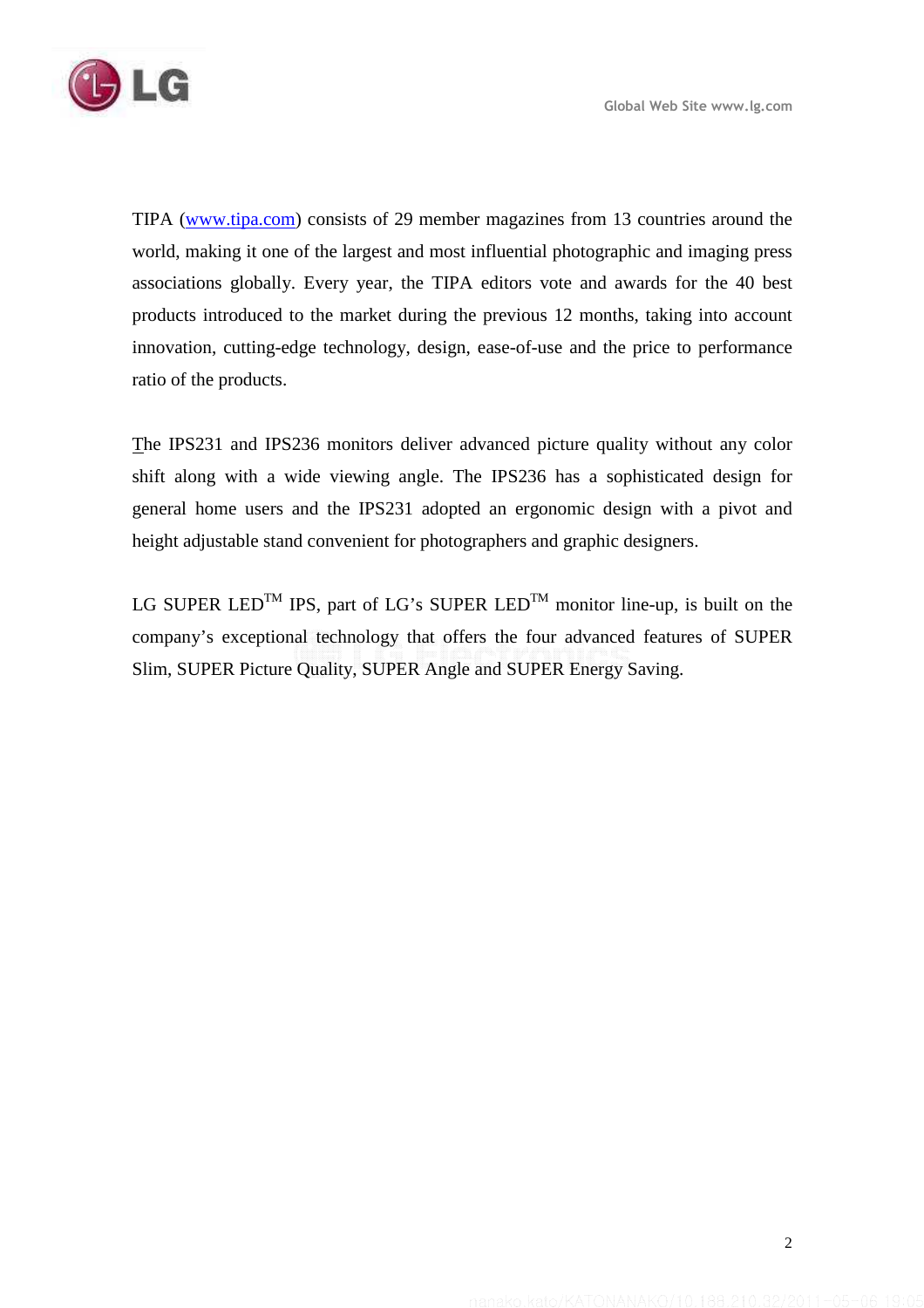

# **SPECIFICATIONS**

### **IPS 6**

|                                     | <b>IPS206T</b> | <b>IPS226V</b>               | <b>IPS236V</b>               |
|-------------------------------------|----------------|------------------------------|------------------------------|
| Panel                               | IPS, LED BLU   | <b>IPS, LED BLU</b>          | IPS, LED BLU                 |
| <b>Screen Size</b>                  | 20W            | 21.5W                        | 23W                          |
| <b>Native Resolution</b>            | 1600x900       | 1920x1080                    | 1920x1080                    |
| <b>Brightness</b><br>(cd/m2, Typ.)  | 250            | 250                          | 250                          |
| <b>Contrast Ratio</b><br>(DFC)      | 5,000,000:1    | 5,000,000:1                  | 5,000,000:1                  |
| <b>Viewing Angle</b><br>(Ver./Hor.) | 178/178        | 178/178                      | 178/178                      |
| <b>PC</b> Interface                 | D-sub, DVI-D   | D-sub, DVI-D,<br><b>HDMI</b> | D-sub, DVI-D,<br><b>HDMI</b> |

### **IPS 1**

|                                     | <b>IPS231P</b>                                                                                         |  |
|-------------------------------------|--------------------------------------------------------------------------------------------------------|--|
| <b>Panel</b>                        | <b>IPS, LED BLU</b>                                                                                    |  |
| <b>Screen Size</b>                  | 23W                                                                                                    |  |
| <b>Native Resolution</b>            | 1920x1080                                                                                              |  |
| Brightness $(cd/m^2, Typ.)$         | 250                                                                                                    |  |
| <b>Contrast Ratio (Typ.)</b>        | 5,000,000:1                                                                                            |  |
| <b>Viewing Angle</b><br>(Ver./Hor.) | 178°/178°                                                                                              |  |
| <b>PC</b> Interface                 | D-sub, DVI-D, Audio In                                                                                 |  |
| <b>Regulation</b>                   | EPEAT GOLD, TCO 5.0, EPA 5.0, TUV-GS                                                                   |  |
| <b>Special Feature</b>              | <b>SUPER Energy Saving</b><br>1Wx2 Speaker<br>110mm Height Adjustable Stand (Height/Pivot/Tilt/Swivel) |  |

#### # # #